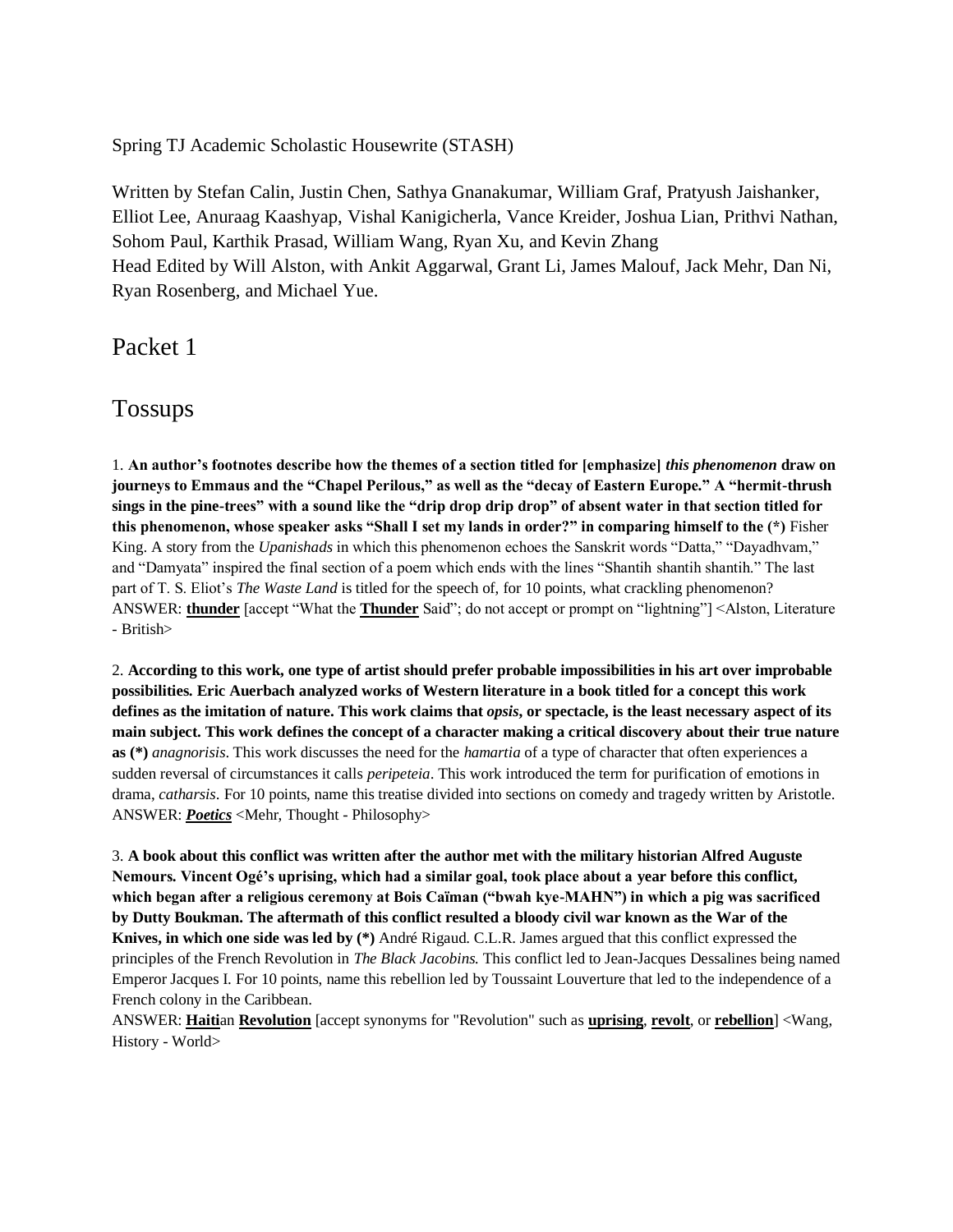4. **A strip algebra can be used to model these materials. The study of these materials in Raman spectroscopy was pioneered by Millie Dresselhaus. These materials can be synthesized in tip- and base-growth modes or via CVD using a xylene mixture. Optical properties of these materials can be described using the** *n* **and** *m* **indices, which are plotted on Kataura plots. Those indices can describe whether these materials take (\*)** chiral, armchair, or zigzag conformation. So-called "forests" of these materials can be used to create idealized blackbodies in buckypaper. Shells can be metallic or semiconducting in the Russian Doll model for their multiwalled variety. For 10 points, name these carbon allotropes with a cylindrical structure.

ANSWER: **carbon nanotube**s [or **CNT**s; prompt on nanotubes before carbon and accept after; prompt on fullerenes] <Calin, Science - Chemistry>

5. **Melchizedek's initiation, a precursor to the observation of this practice, occurs in Genesis 14, and Abraham in turn gave him a tenth of everything. Corinthians 11:23-35 is usually read during this practice. Saint Augustine objected to conducting this practice during** *agape* **feasts. The Liturgy of St. James points to a Syriac version of this practice called the Holy (\*)** Qurbana, or sacrifice. The consecration of "gifts" prior to this practice is usually conducted using a monstrance and prayer, and the Catholic hymn "Ave verum corpus" connotes the Real Presence of Christ in this practice during transubstantiation. For 10 points, name this Christian sacrament, where practitioners consume bread and wine as the body and blood of Christ. ANSWER: Holy **Communion** [accept **Eucharist**] <Kanigicherla, Belief - Religion>

6. **After her husband leaves over a poorly-cooked roast, a woman in this novel smashes a glass vase in fury. During a dinner party, a character in this novel invents a story about a woman who disappears into the islands with her lover to hint at an affair. The protagonist of this novel imagines a man standing on a desolate rock while tearfully listening to a piece she titles "Solitude" during a** (\*) piano recital given by Mademoiselle Reisz. That protagonist of this novel is constantly lectured on motherhood by Adèle and is devastated to learn that Robert Lebrun plans to stay in Mexico, prompting her to drown herself. For 10 points, name this novel about Edna Pontellier by Kate Chopin.

ANSWER: *The Awakening* <Xu, Literature - American>

7. **In the development of this symphony's first movement, a two-beat rhythmic cell repeats during direct modulations from B-flat to D major and from G to E major. The fourth movement of this symphony begins with the lower strings performing a two-measure unison** *tremolo* **on D-flat and features a sudden** *fortissimo* **Fminor section containing its only use of timpani. The end of this symphony's second movement in 12/8 time features a cadenza of four woodwinds representing a (\*)** nightingale, cuckoo, and quail. That movement features a "flowing water" motif and is named "Scene by the Brook." A fourth-movement "Thunderstorm" interrupts a "Merry Gathering of Country Folk" in, for 10 points, what programmatic Ludwig van Beethoven symphony? ANSWER: Ludwig van **Beethoven**'s **Symphony** No. **6** [accept **Pastoral** Symphony; accept **Beethoven**'s **Opus 68**; prompt on partial answer] <Lian, Fine Arts - Auditory>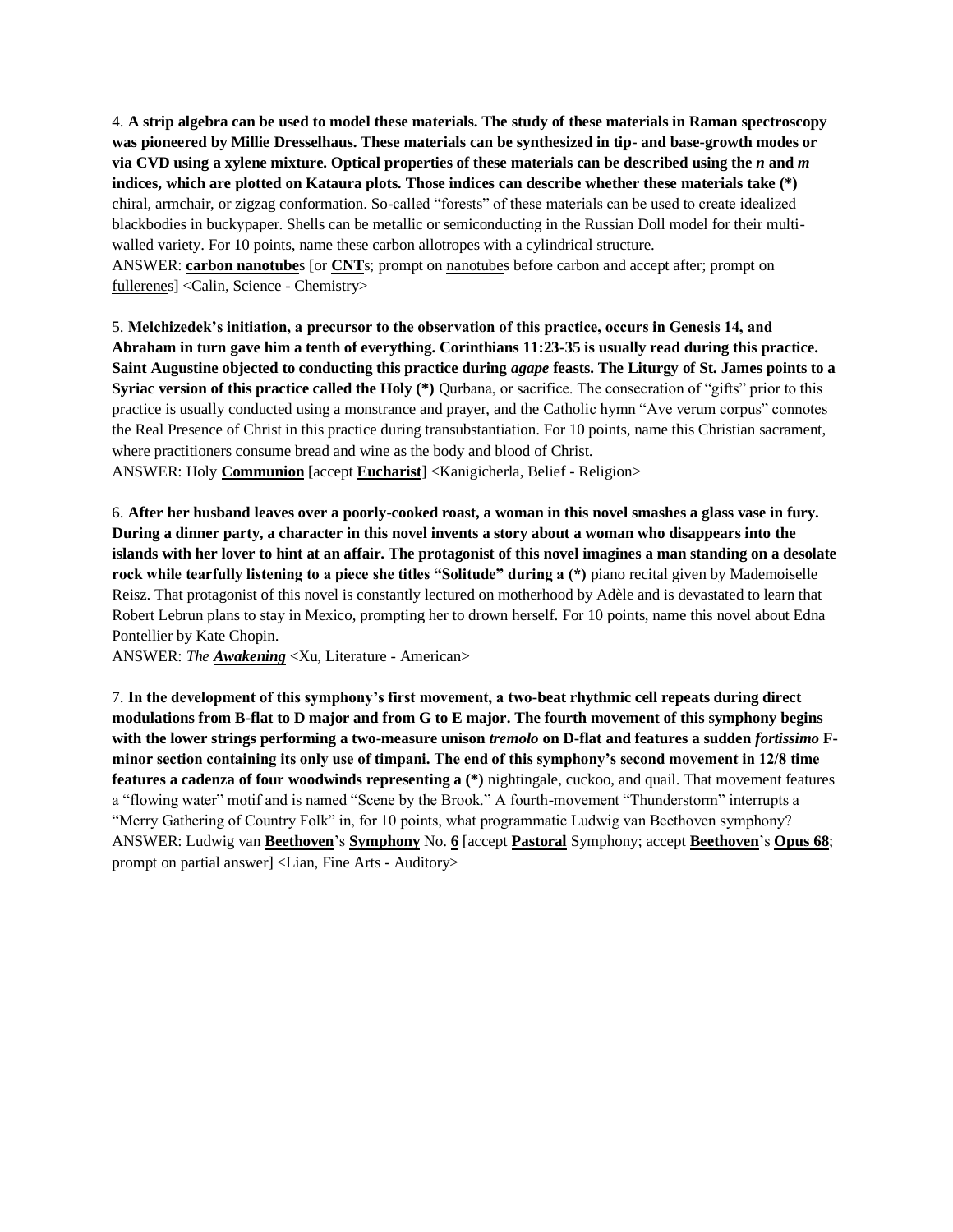8. **An ancient expedition to find the source of this substance supposedly landed in the mythical land of Penglai ("pung-lye") after its leader, Xu Fu ("shoo foo"), sailed into the east. While his master was out hunting, Feng Meng ("fung mung") tried to steal this substance. In many Chinese tales, this sort of substance is made by the rabbit on the moon, whose resident Chang'e ("chong-uh") floated there after consuming it. The emperor (\*)**  Shi Huangdi employed many scholars in his quest to create this substance, which supposedly led to his eventual death from mercury poisoning. Creating this substance was a major motivation of the quest for the philosopher's stone. For 10 points, identify this substance sought by many alchemists whose drinker is no longer mortal. ANSWER: **elixir**s of **immortality** [or **elixir** of **life**, or **bu si zhi yao**, or **chang sheng bu lao yao**, or **xianyao**; accept equivalents which refer to medicines, pills, and/or potions which grant **immortality** or **eternal life** or **end death**; prompt on less specific answers which just refer to pills or potions or elixirs with "For what purpose?"; if someone buzzes with Chinese characters in text chat, ask them to say the answer; do not accept or prompt on "philosopher's stone" at any point] <Alston, Belief - Mythology>

9. **Recent events in this city have brought attention to sustainability initiatives regarding its East Lake, one of the largest urban lakes in the world. In August 2020, officials from this city lambasted critics as having "sour grapes" over a festival at its Maya Beach Water Park, which featured a giant pool party and thousands of people drinking in the streets; several months earlier, however, its mayor offered to resign on (\*)** state TV over a planned record-breaking potluck dinner with 40,000 families. In January and February 2020, this city took only ten days to build a hospital to deal with an event thought to have originated in its wet markets. For 10 points, name this city in China's Hubei province from which the COVID-19 outbreak originated. ANSWER: **Wuhan** <Prasad, Modern World - CE>

10. **Virologists often use these devices to perform plaque assays. It's not a microplate, but one method using these devices involves the use of a "frogger" to measure CFUs. Lysing a bunch of red blood cells at 80 degrees creates a substance used in these devices that looks like chocolate and is used for fastidious subjects. X-gal is used as a medium in these devices in a blue–white screen. These devices are commonly stored (\*)** upside-down in laminar flow cabinets. These devices often contain a mixture of tryptone, nutrients, minerals, and trace elements called Luria broth. Inoculating loops can streak the agar used in these devices as a growth substrate. For 10 points, name these shallow cylindrical containers used for bacterial cell culture, named for a German biologist. ANSWER: **Petri dish** [or **Petri plate**; accept **agar plate** before mention; prompt on prompt on cell-culture dish or equivalents] (CFUs are colony forming units) <Calin, Science - Biology>

11. **A character in this story witnesses a failed seduction that he terms "the mysteries of the corridor" while peeking through his bedroom keyhole. A nobleman in this story is noted for his resemblance to King Henry IV and sits across a nun scarred by smallpox in a carriage. In this story, a woman wins the gratitude of Madame Loiseau ("lwah-ZOH") after sharing "two whole chickens" from her (\*)** picnic basket while travelling to Le Havre. In this story, Cornudet ("core-noo-DAY") whistles "La Marseillaise" at the end of this story after the title character is pressured into sleeping with a Prussian officer. For 10 points, name this Guy de Maupassant short story about the prostitute Elisabeth Rousset.

ANSWER: "**Ball of Fat**" [or "*Boule de Suif*" or "**Ball of Lard**"] <Zhang, Literature - European>

12. **William Howard Taft praised this politician's legal skills after this politician won a lawsuit against the Cumberland Telephone and Telegraph Company for unfair rates. This politician left his senate seat vacant for a year to prevent Paul Cyr from succeeding him in his previous office. The "Dynamite Squad" led by Cecil Morgan, an ex-Standard Oil executive, attempted to impeach this man. This man described his presidential ambitions in (\*)** *My First Days in the White House*, which detailed his "Share the Wealth" plan. After gerrymandering Benjamin Pavy out of office, this politician was assassinated by the dentist Carl Weiss. For 10 points, name this Louisiana governor nicknamed the "Kingfish".

ANSWER: Huey Pierce **Long** Jr. <Wang, History - American>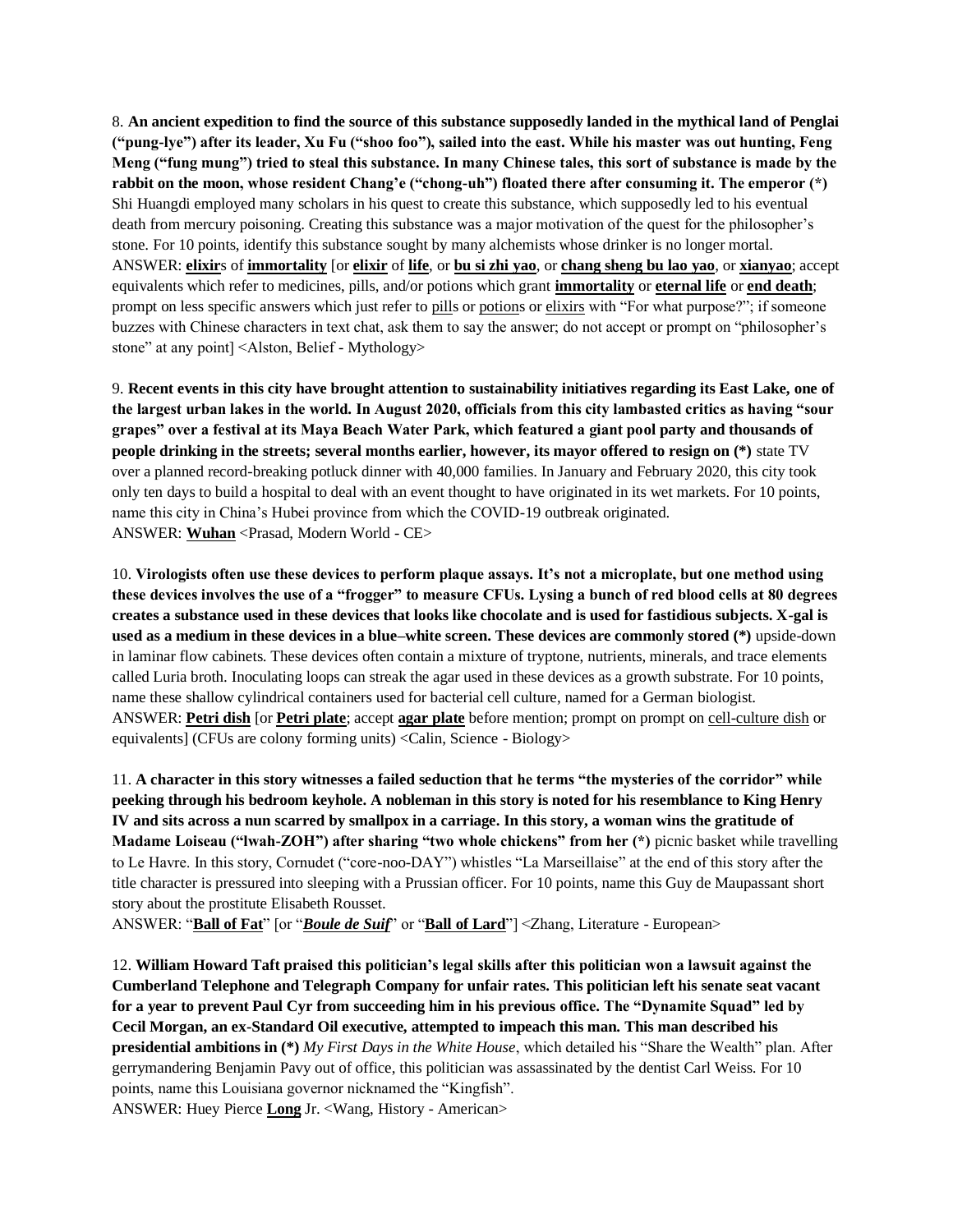13. **He's not Wagner ("VOG-ner"), but in one of this composer's operas, the Tristan chord recurs throughout the orchestra, symbolizing hiccups as the title character drinks lemonade spiked by Sid and Nancy. In another of his operas, the performance of two "nieces" in a tavern is suddenly interrupted by the title character's aria "Now the Great Bear and Pleiades." In that opera, the "Embroidery" aria is sung after a jersey is found. This composer of (\*)** *Albert Herring* also wrote an opera featuring the often-excerpted *Four Sea Interludes*, in which the title fisherman drowns himself after being accused of killing his apprentices. For 10 points, name this composer of *Peter Grimes*.

ANSWER: Benjamin **Britten** <Prasad, Fine Arts - Other>

14. **Julius Bartels measured horizontal anomalies in this entity using the K-index. An international reference for this entity describes it with 120 coefficients and takes into account secular variation. Birkeland currents flow alongside this entity and accelerate electrons into the ionosphere. The Glatzmeier–Roberts model predicted the rotation of the inner core by simulating a self-consistent (\*)** dynamo which creates this entity. This entity is used by loggerhead sea turtles to return to their original nesting locations. The Vine–Matthews–Morley hypothesis confirms the presence of "stripes" found on mid-ocean ridges which are caused by the reversal of polarity in this entity. For 10 points, name this entity that a compass uses to figure out which direction is north. ANSWER: **Earth**'s **magnetic field** [or **geomagnetic field** or **Earth**'s **magnetosphere**; prompt on magnetic field] <Calin, Science - Earth>

15. **This book's author utilized methods found in it to analyze Wilhelm Jensen's ("VIL-helm YEN-sen'z") novel** *Gradiva***. Colleagues of its author including Theodore Meytner and Karl Koller appear in this book which contains a sequence about a "botanical monograph." An event in this book associates its author's imprisoned Uncle Josef with a friend referred to as "N.", while another depicts five white (\*)** wolves that symbolize Christmas presents. This book details free association techniques in chapters including "Wolf-Man" and "Irma's Injection." The phenomena described in this book contain both manifest and latent content and are said to be a form of "wish fulfillment." For 10 points, name this early psychoanalytic text by Sigmund Freud. ANSWER: *The Interpretation of Dreams* [or *Die Traumdeutung*] <Zhang, Thought - Social Science>

16. **Protests in response to this event were led by Australian Aboriginal League leader William Cooper. After this event, the "Movement for the Care of Children" petitioned British Home Secretary Samuel Hoare to admit refugees. Victims of this event were admitted to the United Kingdom in the first instance of the Kindertransport program. This event occurred after a failed assassination attempt on Count Johannes von Welczeck ("vell-check"), in which Ernst vom Rath was killed by (\*)** Herschel Grynszpan. A collective fine of one billion Reichsmarks was imposed on the victims of this event. 267 German synagogues were destroyed during, for 10 points, what 1938 pogrom carried out by the Nazi SA, whose name means "Night of Broken Glass"? ANSWER: *Kristallnacht* [accept **Night of Broken Glass** before mentioned] <Calin, History - European>

17. **This artist appears as a skeleton wearing a naval jacket in an unusual self-portrait titled** *Dr. Syn***. The death of this artist's father in a fatal car accident inspired a painting that depicts a distressed boy in a black jacket and cap running down a barren hill, titled** *Winter 1946***. A three-quarter view portrait of a woman in a gray turtleneck with braids is one of over (\*)** 240 paintings by this artist that depict his German-born neighbour, Helga Testorf. While at his farmhouse in Cushing, Maine, this artist painted a disabled girl reclining against an open field of grass in a pink dress. For 10 points, name this American artist of *Christina's World*. ANSWER: Andrew Newell **Wyeth** <Wang, Fine Arts - Visual>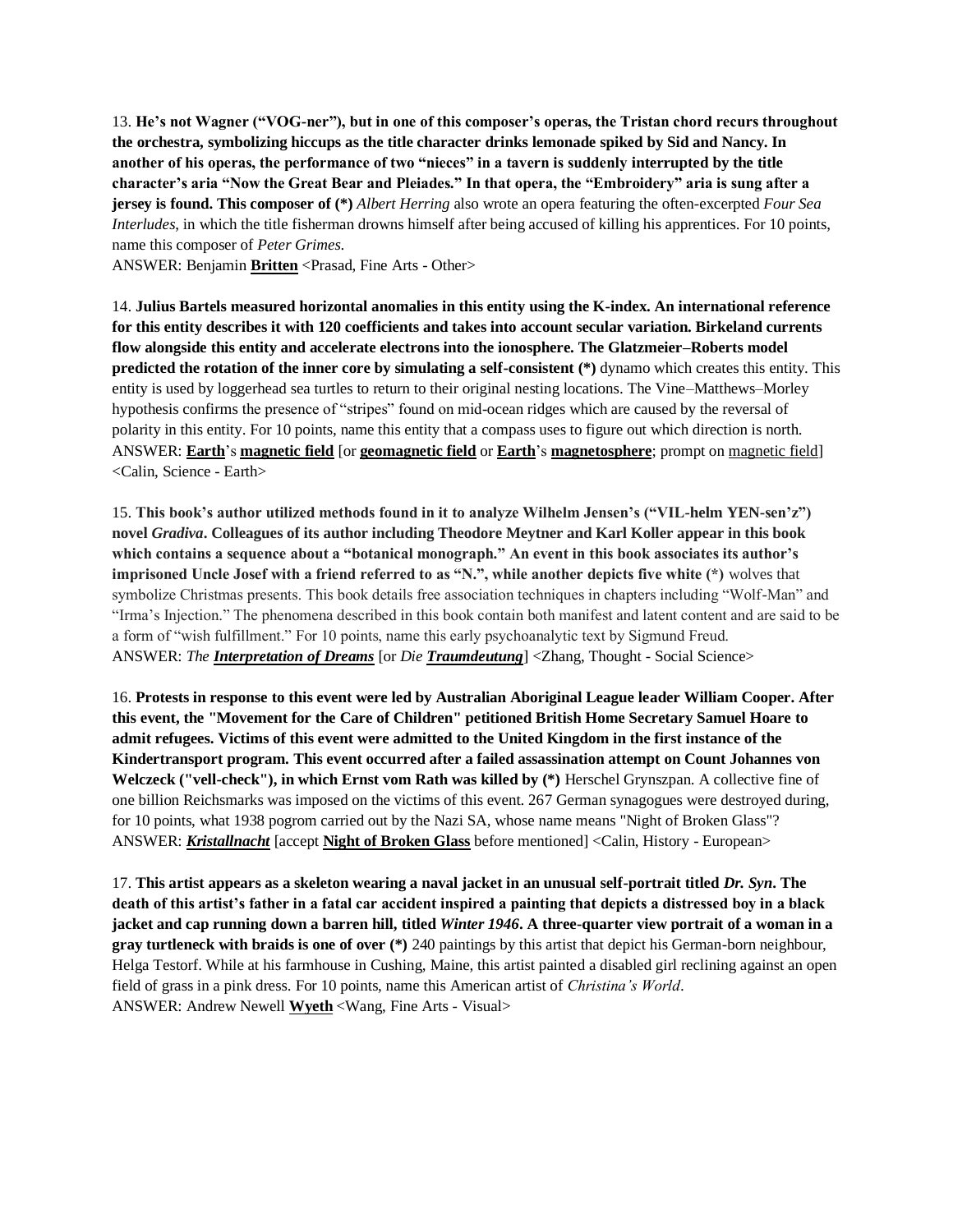18. **A character in this play remarks that Joan of Arc would be given the "death sentence" today after laughing at a picture of "old fart-face Prentice" in a math textbook. In this play, a man chastises his friend for beating his partner who reported him to Child Wellfed; that woman is Hilda Samuels. The protagonist of this play compares the United Nations to a dancing school for politicians while writing the (\*)** essay "A World Without Collisions." After learning that his abusive one-legged father is returning from the hospital in this play, an angry boy spits in the face of a black bartender before telling him "you can't fly a kite on rainy days." An episode of ballroom dancing by Sam and Willie ends, for 10 points, what play by South African author Athol Fugard? ANSWER: *Master Harold...and the Boys* <Chen, Literature - World>

19. **Interactions between these particles such as Delbrück scattering are studied with peripheral collisions of heavy ions. A single one of these particles becomes a pair of them in spontaneous parametric downconversion. Future actions seemingly affect past events in an experiment traditionally performed with these particles, the delayed choice quantum eraser. At low energies, these particles are produced by (\*)** electronpositron annihilation events. Electrons are ejected from a metal if the energy of an incident one of these particles exceeds the metal's work function, in an effect described by Albert Einstein. Stimulated emission is used in lasers to produce beams of, for 10 points, what particles which are quanta of light? ANSWER: **photon**s <Paul, Science - Physics>

20. **Thor Heyerdahl argued that this civilization had European origins because of the European features of an artistic depiction nicknamed "Uncle Sam." Sculptures in the "elongated man" style were found at one of this civilization's sites that may have been used for child sacrifice and ritual bloodletting, called El Manati. Archaeologists debate whether this civilization's script is written on the Cascajal ("kahs-kah-HAL") Block. Major sites of this civilization which have been excavated include (\*)** Laguna de los Cerros, Las Limas, Tres Zapotes ("trays sah-POH-tays"), La Venta, and San Lorenzo. It's commonly thought that this civilization invented the calendar later used by the Maya and Aztecs. For 10 points, name this Mesoamerican civilization known for creating large stone heads.

ANSWER: **Olmec**s <Lee, History - Ancient>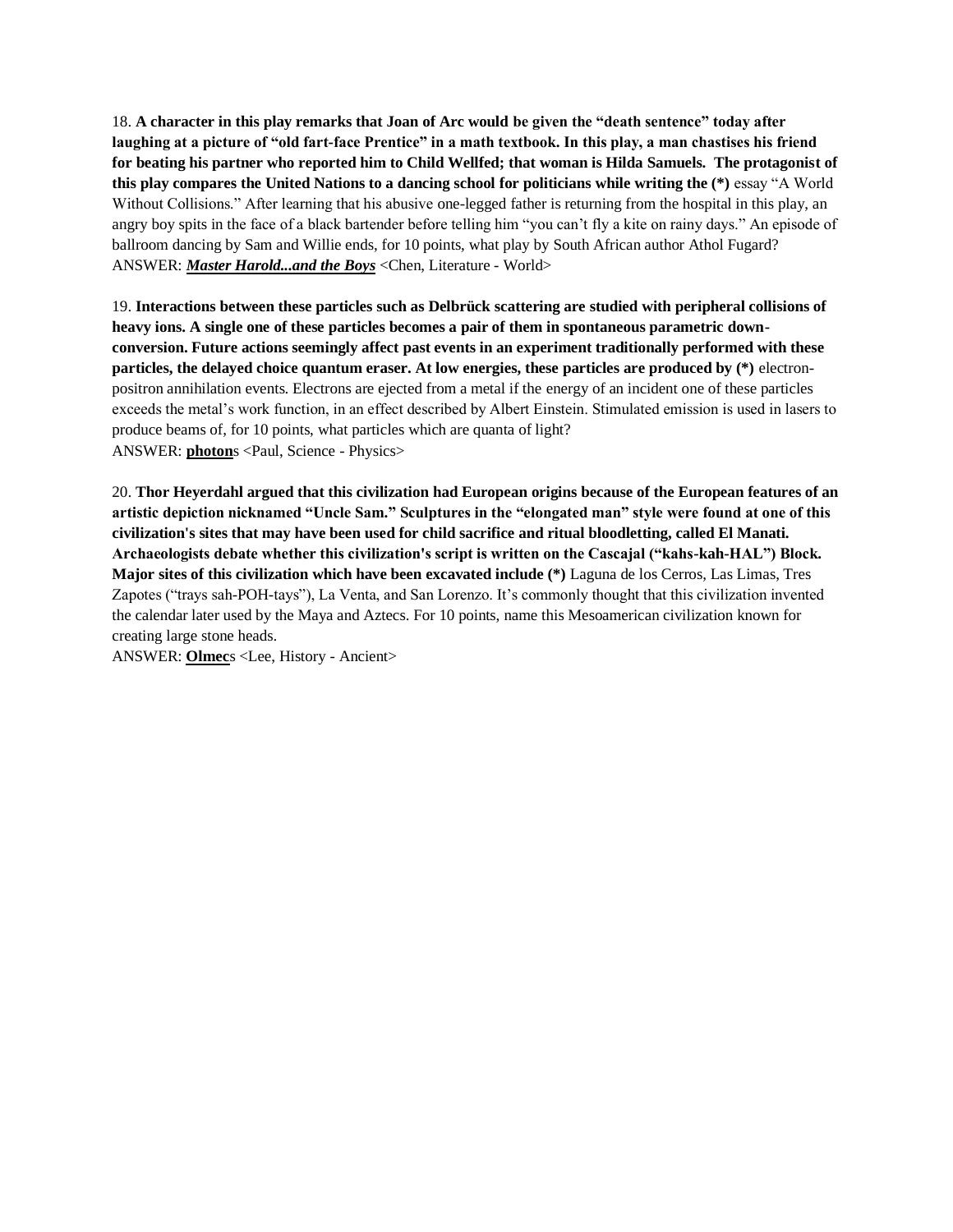# Bonuses

1. The piano-stool complex MMT plays a similar role to this compound when used as an additive to gasoline. For 10 points each:

[10] Name this compound in which two equivalents of  $\eta^5$  ("eta-5") cyclopentadienyl are coordinated to iron. It was the first sandwich compound discovered.

# ANSWER: **ferrocene**

[10] MMT and ferrocene can be used as one of these compounds which prevent fuel exploding outside the envelope of the combustion front. Thomas Midgley created one of these agents which was phased out due to toxicity.

ANSWER: **antiknock** agents [accept equivalents such as "additives that **reduce** engine **knocking**"]

[10] Damage due to engine knock can also be reduced by using gasoline with a high rating named for this compound. This compound and its isomers are the main component of gasoline, and its chemical formula is  $C_8H_{18}$ . ANSWER: **octane** [accept **octane rating**] <Calin, Science - Chemistry>

2. Frank Lloyd Wright remarked that "all he learned" from a member of this family was "how to make out an expense account." For 10 points each:

[10] Name this family, two members of which collaborated to design such International Style buildings as the Kleinhans Music Hall in Buffalo, New York and the Christ Church Lutheran in Minneapolis.

# ANSWER: **Saarinen** [accept Eliel or Eero **Saarinen**]

[10] The younger Saarinen, Eero, went on to design part of one of these places in New York which later became a hotel. He also designed the main terminal for one of them named Dulles in the Washington, D.C. area. ANSWER: **airport**s

[10] The elder Saarinen, Eliel, initially produced several buildings in this architectural style before it was replaced in popularity by Art Deco. Victor Horta's Hotel Tassel in this style was influenced by the natural curves of vines. ANSWER: **Art Nouveau** [do not accept or prompt on "Art Deco"] <Lee, Fine Arts - Other>

3. The two most common approaches to calculating GDP are the expenditures approach and an approach named after this quantity. For 10 points each:

[10] Name this quantity, which is defined as the total of wages, rents, interest, and profits when calculating national GDP. In progression taxation schemes, households with a higher value for this quantity paying more in taxes. ANSWER: **income** [or **household income** or total **national income**]

[10] If a worker from Mexico makes widgets for their Texas-based company, their production does not count towards Mexican GDP. Their work does, however, count towards Mexico's value for this quantity which, unlike GDP, incorporates foreign investments by a country's citizens.

ANSWER: **GNP** [or **Gross National Product**, or **GNI**, or **Gross National Income**; do not accept or prompt on "modified gross national income" or "GNI\*"]

[10] If a country has net positive foreign investment, then by definition its value for this quantity must be higher than if it had negative net foreign investment.

ANSWER: national **saving**s <Xu, Thought - Social Science>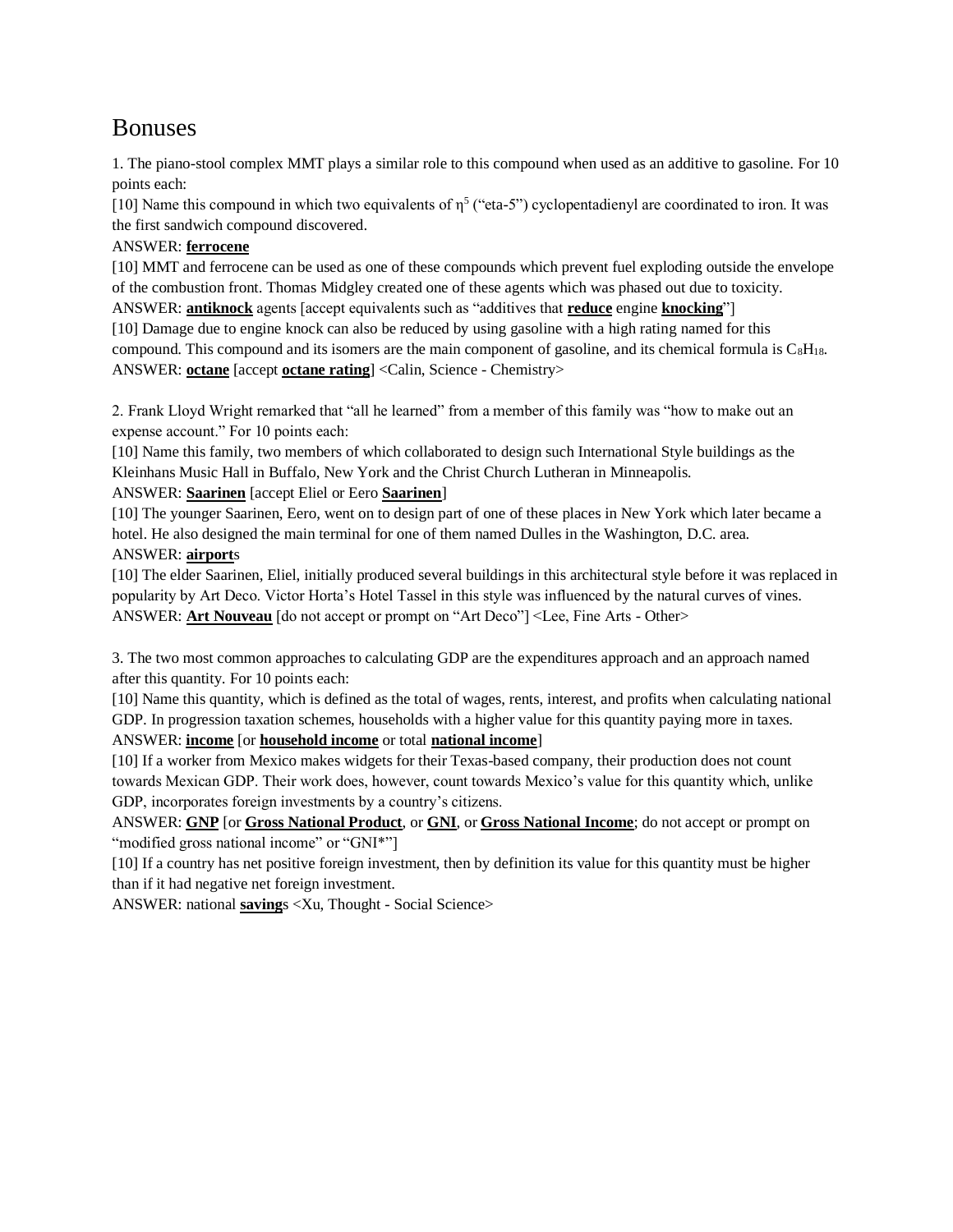4. Casualties from a border skirmish between these two countries in July 2020 have been hotly contested, with each side claiming to have blown up several of the other's tanks while losing none. For 10 points each:

[10] Name these two countries which recently warred over the regions of Nagorno-Karabakh ("NAH-gor-noh KAHrah-bahk") and Nakhchivan ("NAKH-chih-van"), disputed since they gained independence from the USSR.

ANSWER: **Armenia** AND **Azerbaijan** [accept Republic of **Armenia** or **Hayastan**i Hanrapetut'yun for "Armenia"; accept

[10] Both countries and disputed regions are very mountainous, as this mountain system between the Caspian Sea and Black Sea covers much of their land.

#### ANSWER: **Caucasus** mountains

[10] A special OSCE group named for and held in this European capital city has mediated the Armenia-Azerbaijan conflict since 1992. The hills named for this city are the source of the Neman river of Napoleonic fame. ANSWER: **Minsk** <Nathan, Modern World - Geography>

5. This structure is the only palace in England not tied to the church or the royal family. For 10 points each: [10] Name this country house in Oxfordshire named after a 1704 battle in Bavaria. It was designed in the English Baroque style by Sir John Vanbrugh and was partially funded by Queen Anne.

ANSWER: **Blenheim** Palace

[10] Blenheim Palace was built by this English general to commemorate his victory at the Battle of Blenheim during the War of Spanish Succession.

ANSWER: John Churchill, 1st Duke of **Marlborough** [or John **Churchill**, 1st Duke of Marlborough] [10] One of these places in Blenheim Palace was designed by Capability Brown. English aristocrats in the 18th century sometimes hired hermits to live in these places, a "Hanging" variety of which was built in Babylon. ANSWER: landscape **garden**s [accept **garden** hermits or Hanging **Garden**s] <Kaashyap, History - European>

6. This philosopher stated that "out of the crooked timber of humanity, no straight thing was ever made." For 10 points each:

[10] Name this German philosopher who described a concept as "man's emergence from his self immaturity". In this thinker's most famous work, he described the perceptual concepts of "schemata" and "noumena."

### ANSWER: Immanuel **Kant**

[10] This magnus opus of Kant distinguishes the *noumenon*, or "thing in itself" and the *phenomenon*. The statement "7+5 = 12" is said to be an *a priori* truth in this work.

## ANSWER: *Critique of Pure Reason*

[10] A chapter of *Critique of Pure Reason* named for this subject describes space and time as *a priori* intuitions. In Kant's *Critique of Judgement,* he describes four reflective judgements of this subject.

ANSWER: **aesthetic**s [accept *Transcendental Aesthetic*] <Chen, Thought - Philosophy>

7. A story in this collection ends with Ignatius Gallaher's son crying after he reads him an excerpt of Lord Byron's "On the Death of a Young Lady". For 10 points:

[10] Name this collection. This collection includes the story "A Little Cloud", as well as another story that ends with Gabriel Conroy noticing snow falling outside a window.

ANSWER: *Dubliners* [the unnamed story is "The Dead"]

[10] *Dubliners* is by this Irish author of *A Portrait of the Artist of a Young Man* and *Ulysses*.

## ANSWER: James **Joyce**

[10] In one story in *Dubliners*, Jimmy Doyle participates in one of these events with his friend Charles Segouin. That story titled for one of these events ends with the pianist Villona yelling "Daybreak, gentlemen!" ANSWER: a car **race** [accept equivalents, accept "After the **Race**"] <Chen, Literature - British>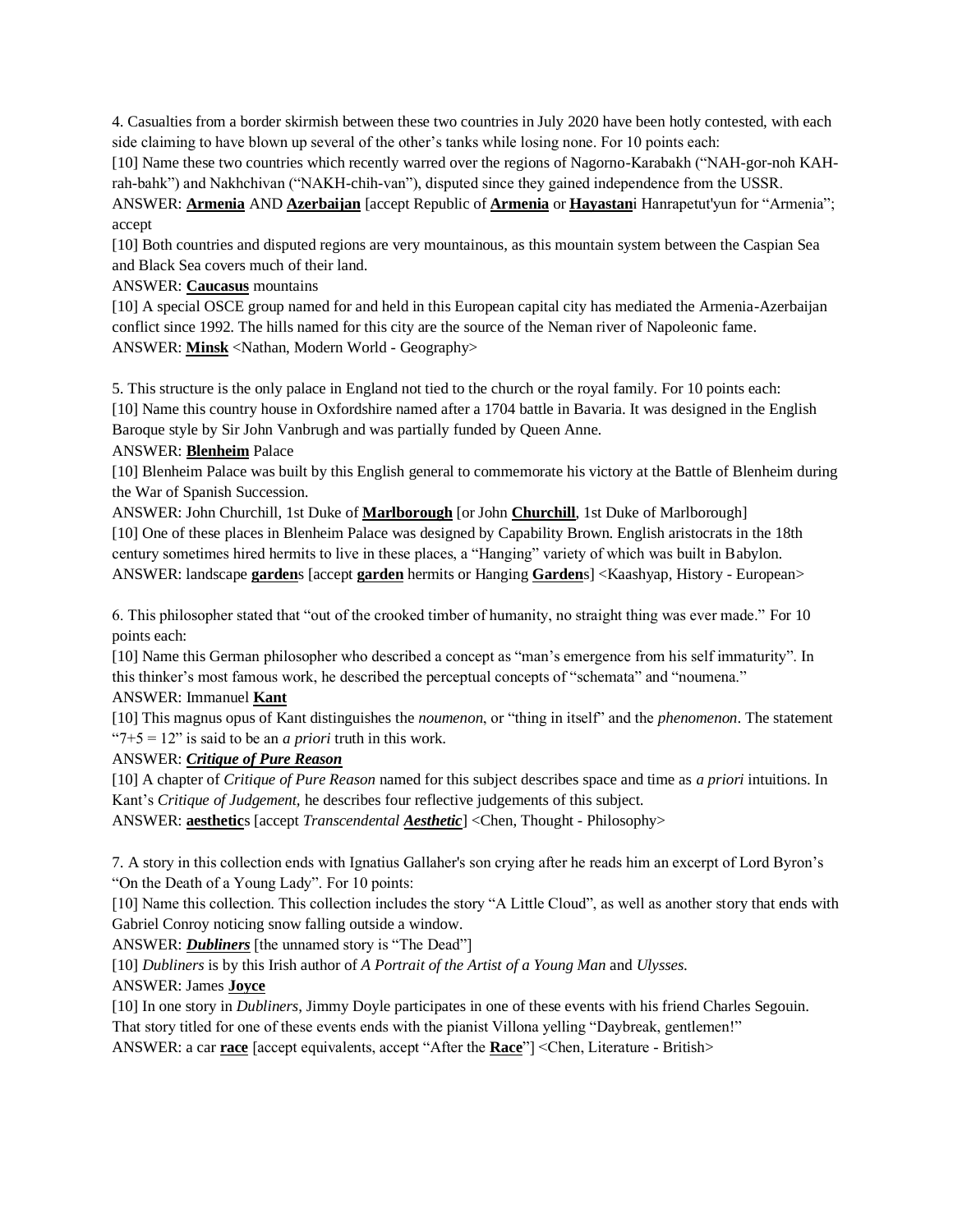8. For 10 points each, answer the following about unexpected appearances of pasta in astrophysics:

[10] "Nuclear pasta" is a theoretical type of matter that is postulated to exist in the crust of neutron stars and surround this material, thought to be at the star's core. In this material, the two main components of hadrons are separated from one another.

ANSWER: **quark-gluon plasma** [or **QGP**; prompt on plasma; prompt on quark matter or QCD matter] [10] The Gnocchi ("NYOH-kee") phase of ultradense nuclear pasta may be formed after one of these powerful and luminous stellar explosions which result from the collapse of a star's core.

## ANSWER: **supernova**s [or **supernova**e]

[10] "Spaghettification" occurs when extreme examples of these forces near black holes stretch matter into extremely thin, long rods. In general, these forces "squish" orbiting objects to form namesake "bulges." ANSWER: **tidal** forces [accept **tide**s or **tidal** bulges] <Calin, Science - Astronomy>

9. This name was given to a set of policies of Tsar Alexander III which severely restricted the freedom of Jews and indirectly gave state sanction to pogroms. For 10 points each:

[10] Give the English language name for a set of laws issued in the 1870s by Adalbert Falk which made the state responsible for the training of clergy.

ANSWER: **May** Laws

[10] The latter set of May Laws were part of this policy with a German name, implemented in the 1870s, which sought to reduce Catholic influence in the recently-consolidated Germany.

## ANSWER: *Kulturkampf*

[10] The *Kulturkampf* was initiated by this German Chancellor who gave the "Blood and Iron" speech. ANSWER: Otto von **Bismarck** <Kaashyap, History - Misc.>

10. In this novel, a video artist fantasizes about his sister-in-law's "Mongolian mark" before having sex with her in a studio. For 10 points each:

[10] Name this 2007 novel which follows Yeong-Hye's ("yung-hyeh'z") mental decline after she has nightmares about animals being slaughtered.

ANSWER: *The Vegetarian* [or *Chaesikjuuija*]

[10] The author of *The Vegetarian,* Han Kang, is from this country, whose students read the war diary of national hero Yi Sun-Sin ("ee soon-sheen") in their literature classes.

ANSWER: **South Korea** [or **Daehan Minguk**; or **Republic of Korea**; prompt on Korea]

[10] The Korean woman Miu runs away with the writer Sumire ("soo-mee-ray") in this author's *Sputnik Sweetheart*. In another of this author's novels, the alter ego Crow learns about a man who makes flutes out of the souls of cats. ANSWER: Haruki **Murakami** <Chen, Literature - World>

11. After immigrating as a young man to New Bedford, this artist returned to Düsseldorf to study art in his native Germany before joining several expeditions out west. For 10 points each:

[10] Name this artist who depicted a Native American holding a feathered spear while hunting on horseback in the painting *The Last of the Buffalo*.

ANSWER: Albert **Bierstadt**

[10] Albert Bierstadt was a German-born member of this American school of painting and was known for his large, sweeping landscapes. Its other members include Thomas Cole and Asher Durand.

## ANSWER: **Hudson** River School

[10] A Native American camp appears beneath Lander's Peak in Bierstadt's painting of one of these events "in the Rocky Mountains." J. M. W. Turner's painting of Hannibal crossing the Alps is titled for one of these events. ANSWER: **storm**s [accept snow **storm**s or **thunderstorm**s or **tempest**s] <Calin, Fine Arts - Visual>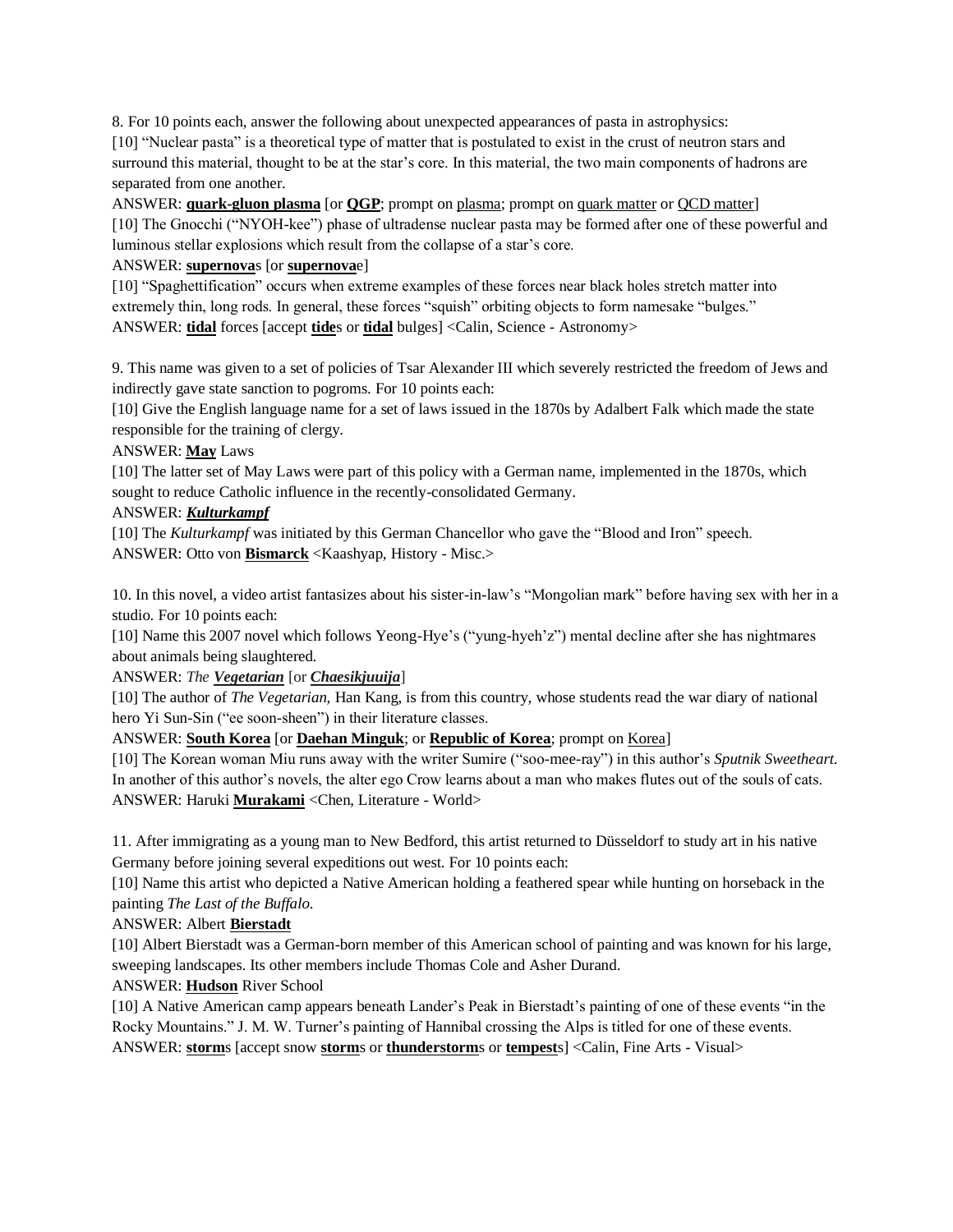12. Elements above the x-axis of the Bethe–Slater curve have this property in accordance to the Heisenberg model. For 10 points each:

[10] Name this property that can be modeled by a lattice of adjacent spins in the Ising model.

ANSWER: **ferromagnetism** [accept word forms; prompt on magnetism; do not accept or prompt on "paramagnetism"]

[10] This phenomenon's namesake energy is plotted on the y-axis of the Bethe–Slater curve where it is calculated as negative two times its namesake integral times two adjacent spins. That energy due to this phenomenon must be greater than one according to the Stoner criterion for ferromagnetism.

ANSWER: **exchange** interaction [accept **exchange** energy or **exchange** force or **exchange** mechanism; accept **exchange** integral]

[10] The exchange interaction is primarily due to electron repulsion and this rule which says that no two spins can be in the same quantum state.

ANSWER: **Pauli** exclusion principle [prompt on exclusion principle] <Calin, Science - Physics>

13. After appearing to her future husband as a white horse, this woman fled from him for three days, but agreed to marry him to dodge her engagement to Gwawl. For 10 points each:

[10] Name this mythological woman, a reflection of the Celtic horse-goddess motif. By her husband Pwyll ("pwill"), she gave birth to the future king Pryderi ("prih-DARE-ee").

## ANSWER: **Rhiannon**

[10] Pwyll, Pryderi, and Rhiannon are characters in this text, though only Pryderi appears in all four of its branches. It was compiled and published by Lady Charlotte Guest.

#### ANSWER: *The Mabinogion* [accept *The Four Branches of the Mabinogi*]

[10] The *Mabinogion* is a collection of tales from this country whose capital is Cardiff.

ANSWER: **Wales** [or **Cymru**; prompt on Britain, or United Kingdom of Great Britain and Northern Ireland, or UK] <Kaashyap, Belief - Mythology>

14. At this battle, one general chained his ships together to prevent seasickness. For ten points each:

[10] Name this 208 A.D. battle in which Huang Gai utilized empty, burning ships to defeat his enemy.

ANSWER: Battle of **Red Cliffs** [or Battle of **Chibi**; or **Chìbì** zhī zhàn]

[10] The Battle of Red Cliffs was a defeat for Cao Cao during this period of Chinese history, which saw conflicts between the states of Wei, Shu, and Wu.

ANSWER: **Three Kingdom**s period [or **Sānguó Shídài**]

[10] In this later Chinese naval battle, Zhang Hongfan's burning ships failed to destroy Zhang Shijie's chained fleet because the boats were covered with mud. Hongfan won the battle after playing music to cover a surprise attack. ANSWER: Battle of **Yamen** <Kaashyap, History - World>

15. Answer some questions about Medieval church modes for 10 points each:

[10] The notes of the Aeolian mode form this scale. This type of scale begins on the sixth degree of a related key and is exemplified by playing only white keys from A to A on a piano.

ANSWER: **natural minor** [prompt on minor]

[10] This other mode starts on the mediant of its relative major scale. A piece that utilizes this mode is Bach's Brandenburg Concerto No. 3, where a related cadence forms the entirety of its second movement.

## ANSWER: **Phrygian**

[10] Modes were frequently used to write these monophonic chants, which were typically sung unaccompanied in the Catholic Church and are named after a 6th-century pope.

ANSWER: **Gregorian** chants <Lian, Fine Arts - Auditory>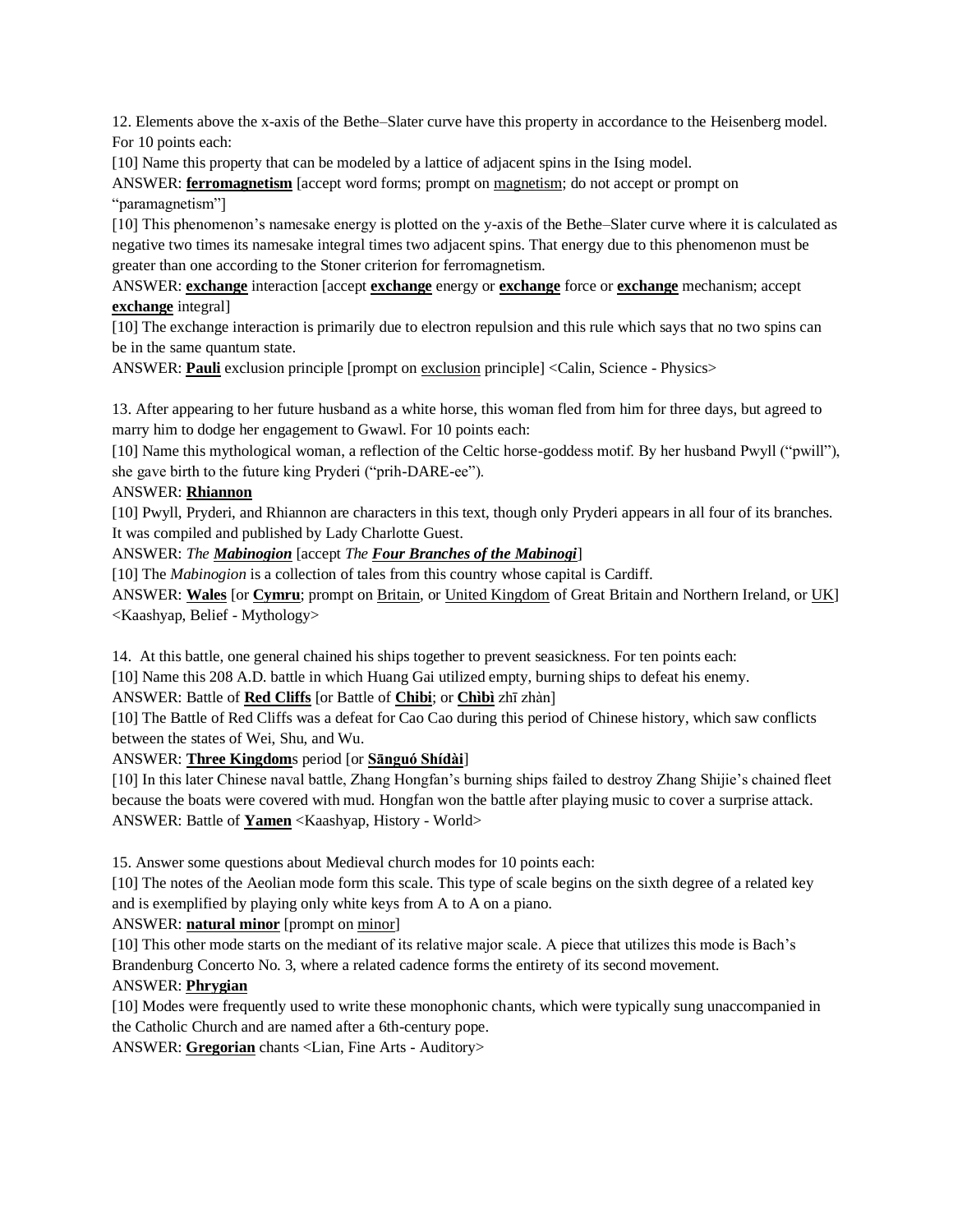16. During one of these sequences, a character protests as a mob of villagers whip an emaciated horse to death. For 10 points each:

[10] Identify these sequences. The last one of these sequences describes a plague of microbes that causes people to believe they are right and everyone else is wrong, representing a character's belief that he is an "extraordinary man". ANSWER: **Raskolnikov**'s four **dreams** [prompt on dreams with "Whose dreams?"]

[10] The dreams of Raskolnikov appear in this novel about a murder of a pawnbroker, written by Fyodor Dostoyevsky.

ANSWER: *Crime and Punishment* [or *Prestupléniye i nakazániye*]

[10] Raskolnikov's belief that he is an "extraordinary man" leads him to frequently compare himself to this historical figure. In another novel, the injured officer Andrei Bolkonsky has a revelation while looking at the sky before he is saved by this man.

ANSWER: **Napoleon Bonaparte** [the novel not mentioned is *War and Peace* by Leo Tolstoy] <Chen, Literature - European>

17. Fish in the genus *Parapriacanthus* gain this trait by "stealing" luciferase from the ostracods they eat. For 10 points each:

[10] Name this ability that is the basis for counter-illumination camouflage in Hawaiian bobtail squid, from its symbiotic relationship with *Aliivibrio fischeri*.

#### ANSWER: **bioluminescence**

[10] Krill bioluminescence occurs through the luciferin in the dinoflagellate they eat, which contain a tetrapyrrole ring derived from this molecule. This green pigment is used for photosynthesis.

#### ANSWER: **chlorophyll**

[10] Some dinoflagellates resort to this phenomenon for photosynthesis. Sea slugs in the clade *Sacoglossa* can undergo this phenomenon in which certain organelles from algae are "stolen" to form a symbiotic relationship. ANSWER: **kleptoplasty** <Calin, Science - Biology>

18. After Nebuchadnezzar appointed this son of Ahikam to govern Judah, he encouraged his people to tend vineyards. For 10 points each:

[10] Name this man whose murder by Yishmael ben Netaniah was commemorated by the rabbis, who instituted fast commemorating him on the third of Tishrei.

## ANSWER: **Gedaliah** [accept the **Fast of Gedaliah**]

[10] The Fast of Gedaliah is observed during this period in the Jewish liturgy, which begins with Rosh Hashanah and sees the celebration of several important ritual events.

## ANSWER: **High Holy Days** [or **High Holidays**, or **Yamim Noraim**, or **Days of Awe**]

[10] The High Holy Days conclude with this day, on which the Kol Nidre prayer is recited and Jews fast from sundown to sundown. Its name means "Day of Atonement" in Hebrew.

ANSWER: **Yom Kippur** <Kanigicherla, Belief - Religion>

19.This man foolishly chose his rival William Bainbridge as his second, who arranged a near-certain fatal duel at only eight paces. For 10 points each:

[10] Name this US Navy Commodore who was killed in an 1807 duel with James Barron.

ANSWER: Stephen **Decatur**

[10] Decatur had previously achieved fame for ordering the burning of the captured *USS Philadelphia* in this series of wars against North African pirates.

## ANSWER: **Barbary** Wars

[10] Barron challenged Decatur to a duel after Decatur criticized his behavior during this event, whose political fallout resulted in the Embargo Act of 1807.

ANSWER: **Chesapeake** affair [or Chesapeake-**Leopard** affair] <William Wang, History - American>